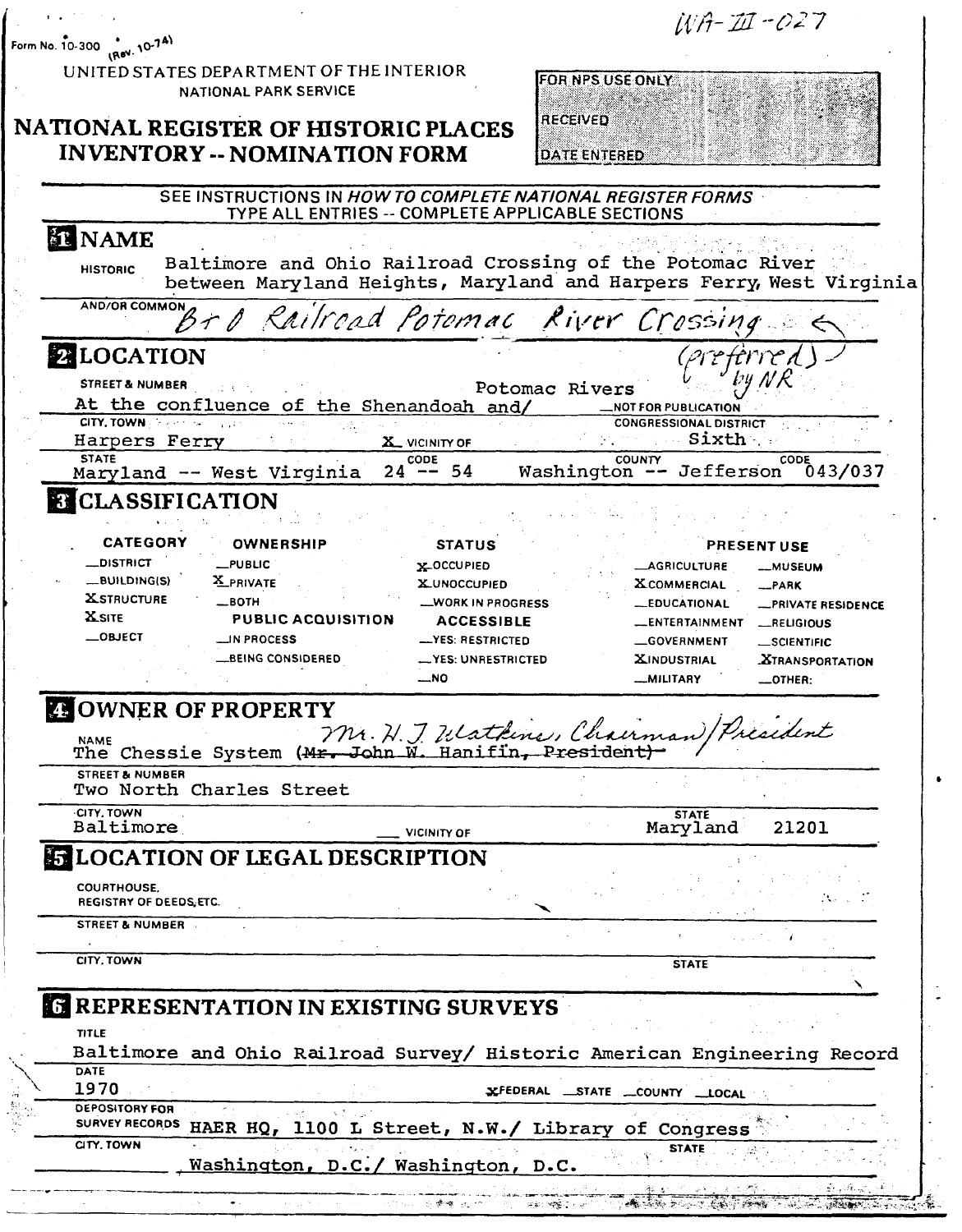## **EZ DESCRIPTION**

| <b>MORIGINAL SITE</b><br><b>XUNALTERED</b><br><b>XXDETERIORATED</b><br><b>XEXCELLENT</b> |  |
|------------------------------------------------------------------------------------------|--|
| <b>XALTERED</b><br>DATE<br><b>MOVED</b><br>_RUINS<br>$$ GOOD                             |  |
| <b>__UNEXPOSED</b><br>オート・ディスク しょうしょうそう しんかい<br>いんり きょうそう えんぐ<br>$-FAIR$                 |  |

**DESCRIBE THE PRESENT AND ORIGINAL (IF KNOWN) PHYSICAL APPEARANCE** 

The Baltimore and Ohio Railroad, now part of the Chessie System, crosses the Potomac River and the Chesapeake and Ohio Canal between Harpers Ferry, West Virginia, and Maryland Heights in Washington County, Maryland. The crossing is in an east-west direction, On the Maryland side of the river the land rises abruptly to form the southern end of **Elk** Ridge, known as Maryland Heights. As a result of the land formation, a tunnel takes the railroad through the southern tip of Maryland Heights.

Although the B&O Railroad crossed the Potomac at this location as early **as** 1836, what remains **at** present are the two most recent rail-. road bridges, still in use, and ruins of the piers of two earlier bridges which shared the same alignment. The two existing bridges converge on the Maryland side of the river at the western end of the tunnel;  $\cdots$ 

The most recent **and** northernmost bridge was built in 1930-1931. It is a deck plate-girder span which now carries the **B&O** main line. The construction of **this** bridge was part of a new alignment which reduced sharp curves associated with the river and canal crossing. As part of this improvement project, the tunnel was given its present bell mouth of reinforced concrete to accommodate the new alignment.

Just south of **the** 1931 bridge is a steel-truss and plate-girder bridge completed in 1894. According to William Lee Sisson, who'planned the **r.-**  bridge and approach alignments, writing in 1894: **"The** river bridge - bridge and approach alignments, writing in 1894: "The river bridge<br>consists of four deck spans of 85 feet 6 inches, three through spans of 140 feet, one dedk span of 100 feet, and one half-through span of 34 feet 6 inches, making a total length of 896 feet 6-inches. The piers of the bridge, eight in number, are set at an angle of 73° 45' **with** the (bridge) center line and are 6x7 feet on top and from 34 to 36 feet high ahove neat line, and are located directly opposite and on a line with, the piers of the old bridge, so as to obstruct the waterway as little **as** possible, and are on a grade of 0 .3%, the coping of them being level. They are built of Gettysburg granite and are founded on solid rock." $1$  The bridge is further described as having through spans of single-intersection Pratt trusses, with deck spans of plate girders. The west end of the bridge branches into a **"Y"**  at the junction of the main line and the Valley (Winchester) Branch of **the** B&O Railroad, **f** 

 $1$ William Lee Sisson, "Harpers Ferry Improvement," American Society of Civil Engineers Transactions, Vol. 32, 1894.

(See Continuation Sheet No. 1)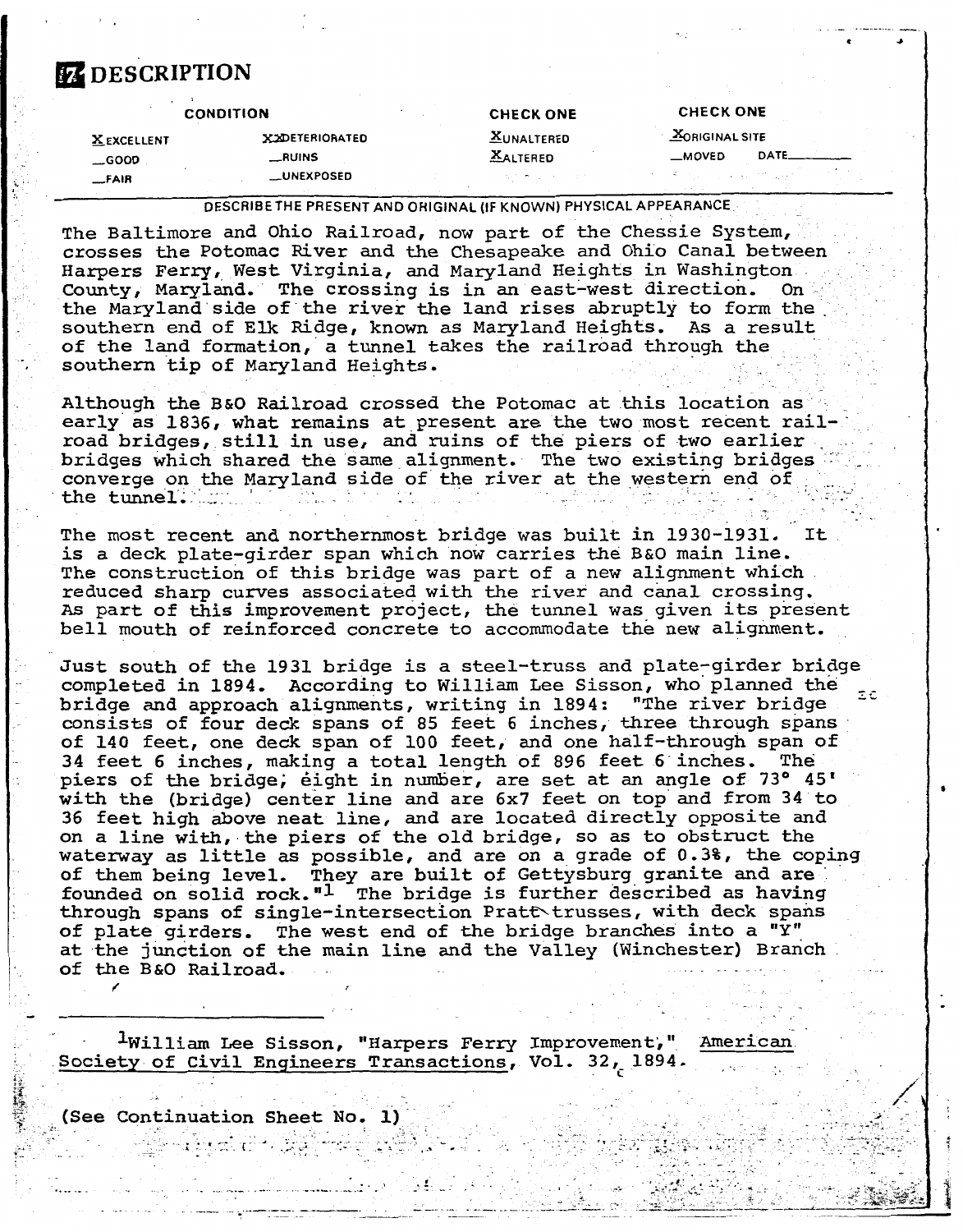. **<sup>L</sup> Form No 10-300a (Rev. 10-74)** 

> **UNITED STATES DEPARTMENT OF THE INTERIOR NATIONAL PARK SERVICE**

## **NATIONAL REGISTER OF HISTORIC PLACES DATE ENTERED INVENTORY** -- **NOMINATION FORM**

| <b>FOR NPS USE ONLY</b> |
|-------------------------|
| <b>RECEIVED</b>         |
| <b>DATE ENTERED</b>     |

B&O Railroad Crossings Maryland (Washington Co. vicinity) and West Virginia Vicinity<br>Marvland FIEM NUMBER **CONTI NUATION SHEET** Maryland **ITEM NUMBER 7 PAGE 1** 

DESCRIPTION (continued)

At the time this bridge was built, the tunnel was constructed to eliminate a sharp curve between the C&O Canal and the foot of Maryland Heights. The double-track tunnel is 812 feet long and begins 103 feet from the east end of the bridge. Its portals were of brick.

were the state of brick, and by the compact of the second contract of the second of the second second second second second second second second second second second second second second second second second second second s

Immediately south of the 1894 steel truss bridge, at the junction of the Shenandoah and Potomac Rivers, are ruins of the abutments and piers of two earlier railroad bridges which shared the same alignment. The more recent of these two bridges was the famous Bollman Iron Truss developed by Wendel Bollman, well known bridge builder who served for some years as Master of Road for the B&O Railroad. Completed in 1870, the Bollman bridge was used by rail and highway traffic until 1894, and highway traffic alone until it was destroyed by the flood of 1936. The westernmost span of this bridge carrying the Valley or Winchester Branch was built in 1851 and was one of the earliest examples of Bollman's truss system. This original Bollman section was a single suspension truss of cast and wrought iron, 124 feet in clear span. At that time the remainder of **the**  bridge was of timber construction. The original Bollman and the wooden portions were destroyed during the Civil War and were replaced by several temporary structures.

The original railroad bridge was a covered timber structure built in 1836-1837. Designed by Benjamin H. Latrobe, the B&O's Chief Engineer, it was executed by Lewis Wernwag. After 1839 this bridge incorporated its unique "Y" spans to accommodate the Valley Branch of the railroad as it left the main line.

Before the railroad bridges were built a highway bridge, begun in 1824, crossed the river between Harpers Ferry and Maryland Heights. **<sup>A</sup>** ferry crossed the Potomac and was in operation as early as 1747.

**A** hip-roofed frame railroad station with an integral interlocking tower was located on the river bank at Harpers Ferry between the Bollman and the 1894 bridges. Built in 1892, it was moved some distance west to its present location during the 1930-1931 improvement, **and** the tower removed some time later.

(See Continuation Sheet No. 2)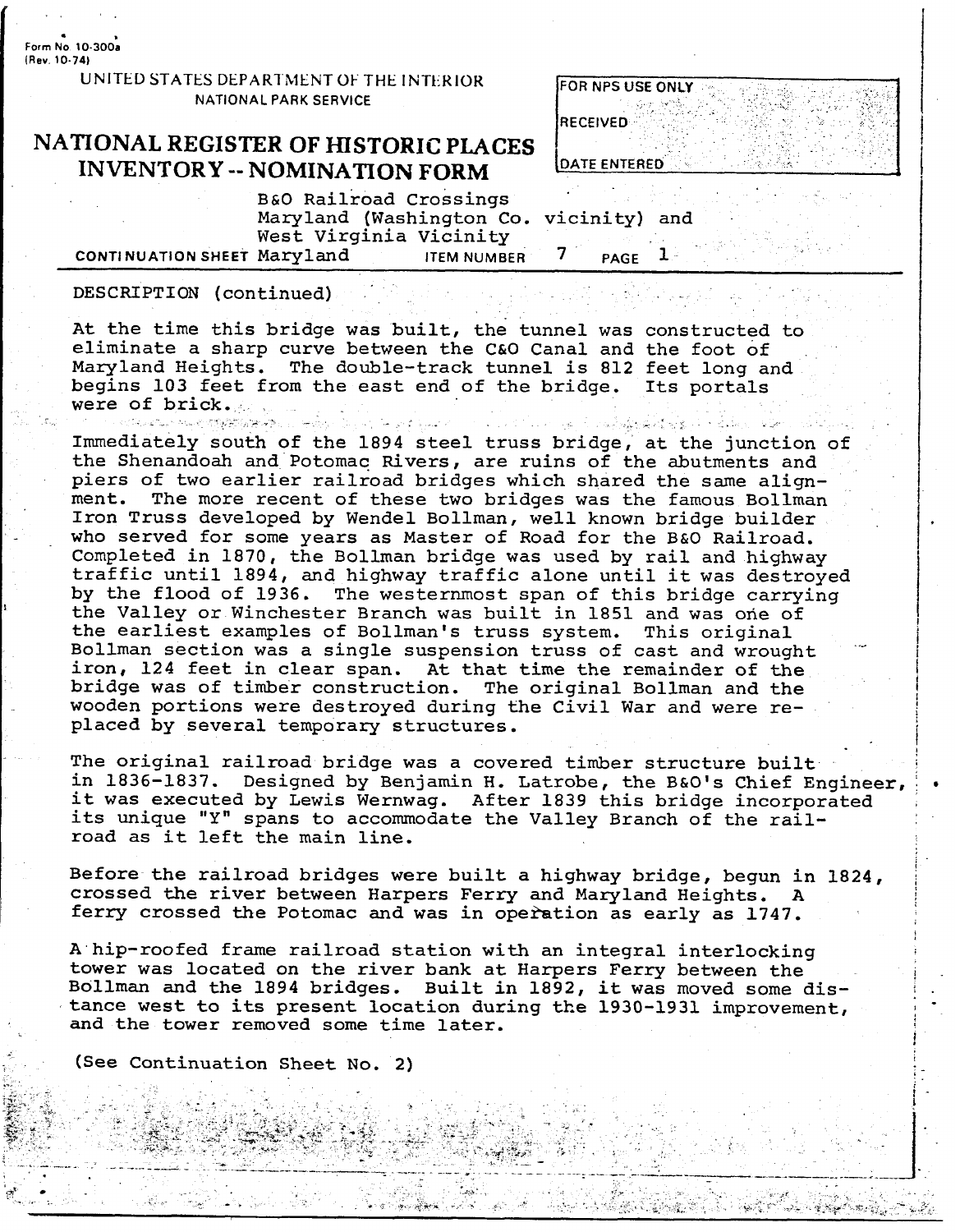# **BE SIGNIFICANCE**

| <b>PERIOD</b>  |                               | AREAS OF SIGNIFICANCE -- CHECK AND JUSTIFY BELOW |                                                     |                                  |
|----------------|-------------------------------|--------------------------------------------------|-----------------------------------------------------|----------------------------------|
| _PREHISTORIC   | <b>ARCHEOLOGY-PREHISTORIC</b> | COMMUNITY PLANNING                               | <b>LANDSCAPE ARCHITECTURE</b>                       | $$ RELIGION                      |
| $-1400-1499$   | <b>_ARCHEOLOGY-HISTORIC</b>   | <b>CONSERVATION</b>                              | <b>LAW</b>                                          | <b>SCIENCE</b>                   |
| $1500-1599$    | <b>AGRICULTURE</b>            | <b>LECONOMICS</b>                                | __LITERATURE                                        | _SCULPTURE                       |
| $-1600 - 1699$ | <b>__ARCHITECTURE</b>         | $\equiv$ EDUCATION                               | <b>XMILITARY</b>                                    | <b>SOCIAL/HUMANITARIAN</b>       |
| $X1700-1799$   | ART                           | <b>SENGINEERING</b>                              | _MUSIC                                              | $\overline{\phantom{0}}$ THEATER |
| $X1800-1899$   | <b>XCOMMERCE</b>              | _EXPLORATION/SETTLEMENT<br>de artista            | _PHILOSOPHY<br><b>CONTRACTO</b>                     | <b>XTRANSPORTATION</b>           |
| $-21900-$      | <b>__COMMUNICATIONS</b>       | <b>XINDUSTRY</b>                                 | __POLITICS/GOVERNMENT                               | <b>_OTHER (SPECIFY)</b>          |
|                |                               | <b>XINVENTION</b>                                |                                                     |                                  |
|                |                               |                                                  | the contract of the contract of the contract of the | . .                              |

SPECIFIC DATES see below

**BUILDER/ARCHITECT** , Youth Manual Progress 心系形象

STATEMENT OF SIGNIFICANCE SPECIFIC DATES:

#### ENGINEER/BUILDER:

노르 노인 단 것

1836 Timber Bridge 1851 Bollman Truss Bridge 1894 Steel Truss Bridge & Tunnel 1931 Deck Plate-Girder Bridge

Benjamin H. Latrobe/Louis Wernwag Wendel Bollman Approximately William Lee Sisson, Engr., B&O Railroad

~ 이번 승규가 수출되지 않았습니다 ~~ 000

This site is as vivid an example as exists in the United States of the intimate relationship between railroad engineering and railroad economics. Present on the site is the physical evidence of three separate and distinct alignments of the Baltimore & Ohio's main line at its crossing of the Potomac, the latter two each constructed to reduce the severity and extent of curvature on both sides of the river. The considerable expense of the two "improvements" (to use the railroad term for such works) was justified by the drastic reduction in operating costs that would result. (For a variety of physical reasons it is more expensive to haul a train around a curve than along a tangent, the cost increasing in geometrical proportion with the degree of curvature and arithmetic proportion to the length.)

Such improvements were -- and still are -- a basic element in the development of American railroads, particularly after the early period, a consequence of the need to select initial routes and construction methods under the dictation of limited capitalization rather than engineering ideals. The principle was one simply of getting the line through in an expedient fashion to some established, distant point, the connection of which with the starting terminal would begin the generation of. revenue. With cash flowing in, it was possible for the company in succeeding years to go back over the line, straightening out too-tight curves by tunneling through rock spurs; reducing grades by realignment; strengthening bridges to allow for heavier and faster traffic; and by a variety of other such "improvements" both increase the line's capacity and reduce the cost of operating trains over it.

The B&O's original main line between Baltimore and Wheeling -- a marvel of surveying and construction in its time (1827-52) -- incorporated in profusion those banes of the operating department: grades too heavy; bridges too light; and curves too sharp, increasingly impediments to economical and efficient operation as both traffic and train weights increased. The program of improving the line in both major and minor ways was a continuous one, almost from the first day of operation until the time of World War II. The state of

复铁路燃烧 收

(See Continuation Sheet No. 2)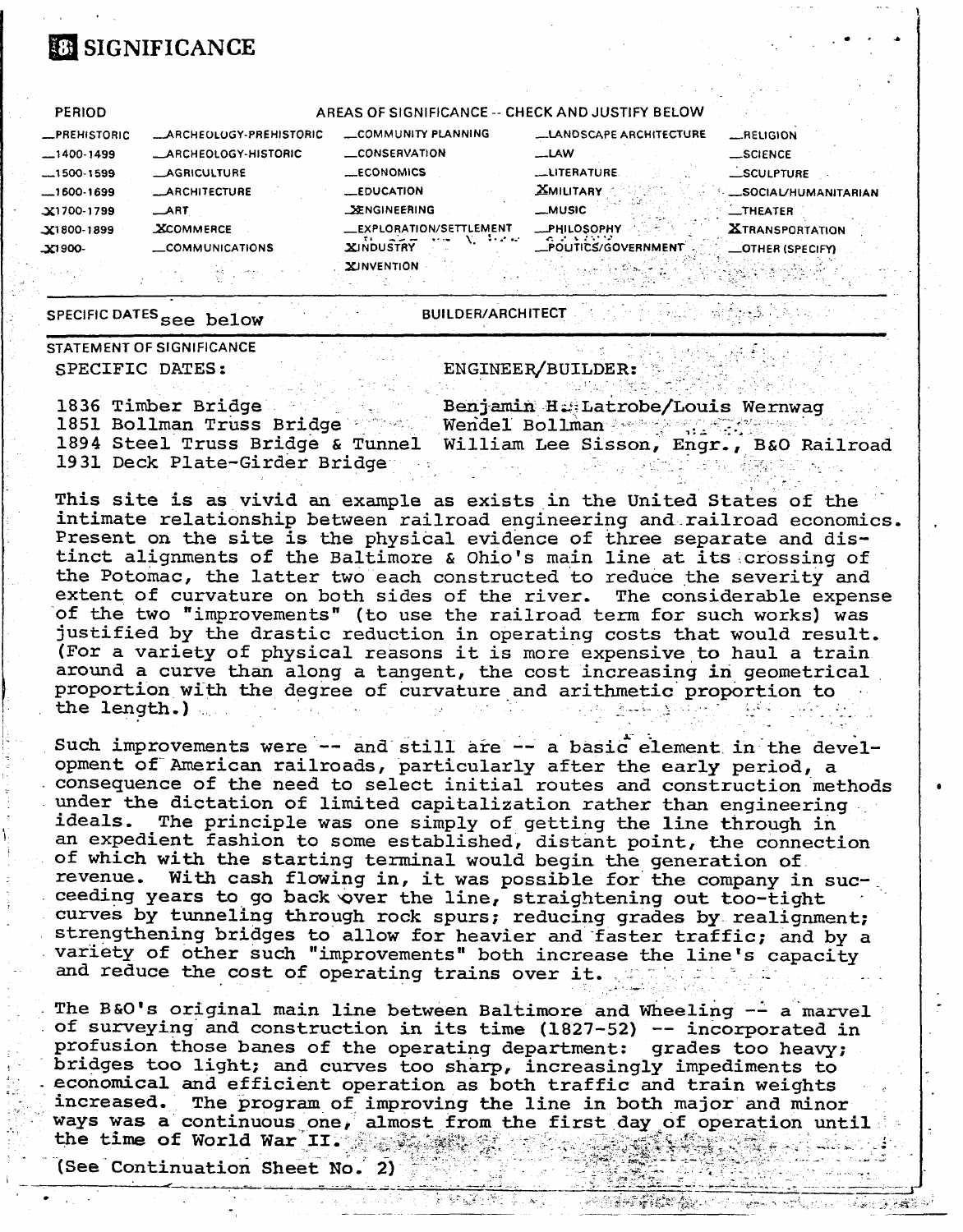**FormNo 10-3908 (Rev 10-74)** 

> **UNITED STATES DEPARTMENT OF THE INTERIOR NATIONAL PARK SERVICE**

### **NATIONAL REGISTER OF HISTORIC PLACES INVENTORY -- NOMINATION FORM**

|                       | FOR NPS USE ONLY    |     |  |  |
|-----------------------|---------------------|-----|--|--|
| RECEIVED              |                     |     |  |  |
|                       | <b>DATE ENTERED</b> |     |  |  |
| $\mathbf{v}$ icinity) |                     | and |  |  |

B&O Railroad Crossings Maryland (Washington Co. West Virginia Vicinity **2 CONTI** NU **ATION** SHEET Maryland **ITEM NUMBER PAGE** 

#### SIGNIFICANCE (continued)

The basis of the problem of crossing the Potomac at Harpers Ferry lay in the fact that the river and the railroad were essentially parallel on both sides of the crossing. Latrobe, in designing the initial alignment and the bridge, circa 1832, was faced with two conflicting factors. First was the desirability of introducing curves of as large a radius as possible in swinging the line away from the ...<br>Maryland shore, making the crossing, and reestablishing it along the Maryland shore, making the crossing, and reestablishing it along the river on the (West) Virginia bank, which would have meant, ideally, making the crossing at a considerable angle to the river axis. do so, however, would have adversely affected the second factor: the economic requirement that the bridge be as short as possible. That requirement prevailed, and the line was laid down favoring the shortest possible bridge, crossing the river at nearly a right angle. This, combined with the presence on the Maryland side of the steep prominence of Maryland Heights **and** on the (West) Virginia side of the Federal armory and the town itself, prevented the line from being swung away from the river on either side of the crossing. The result was the extraordinately tight curves at both ends of the bridge, that characterized the crossing for nearly 60 years.

Latrobe apparently justified that solution to the dilemma on the eatione apparently justified that solution to the difemma on the<br>basis of the light, short, slow trains typical of the B&O's early<br>traffic. By the end of the Civil War, when it was necessary to traffic. By the end of the Civil War, when it was necessary to completely rebuild the bridge, the complex balance was examined that weighed the savings to be looked for from the faster operation of heavier and longer trains made possible by a more favorable alignment, against the considerable capital cost of such an improvement. The various economic and practical factors apparently dictated a new bridge -- the Bollman -- but on the original piers,

By the 1890s the crossing's outrageous curvature had not only become an intolerable operating burden for the railroad, but rapidly was becoming an absolute obstacle as the rigid wheelbase of locomotives increased to the point that the curves simply could not be negotiated. **A** concomitant problem was that the Bollman spans were growing progressingly inadequate in the face of rising locomotive weights.

(See Continuation Sheet No. **3)**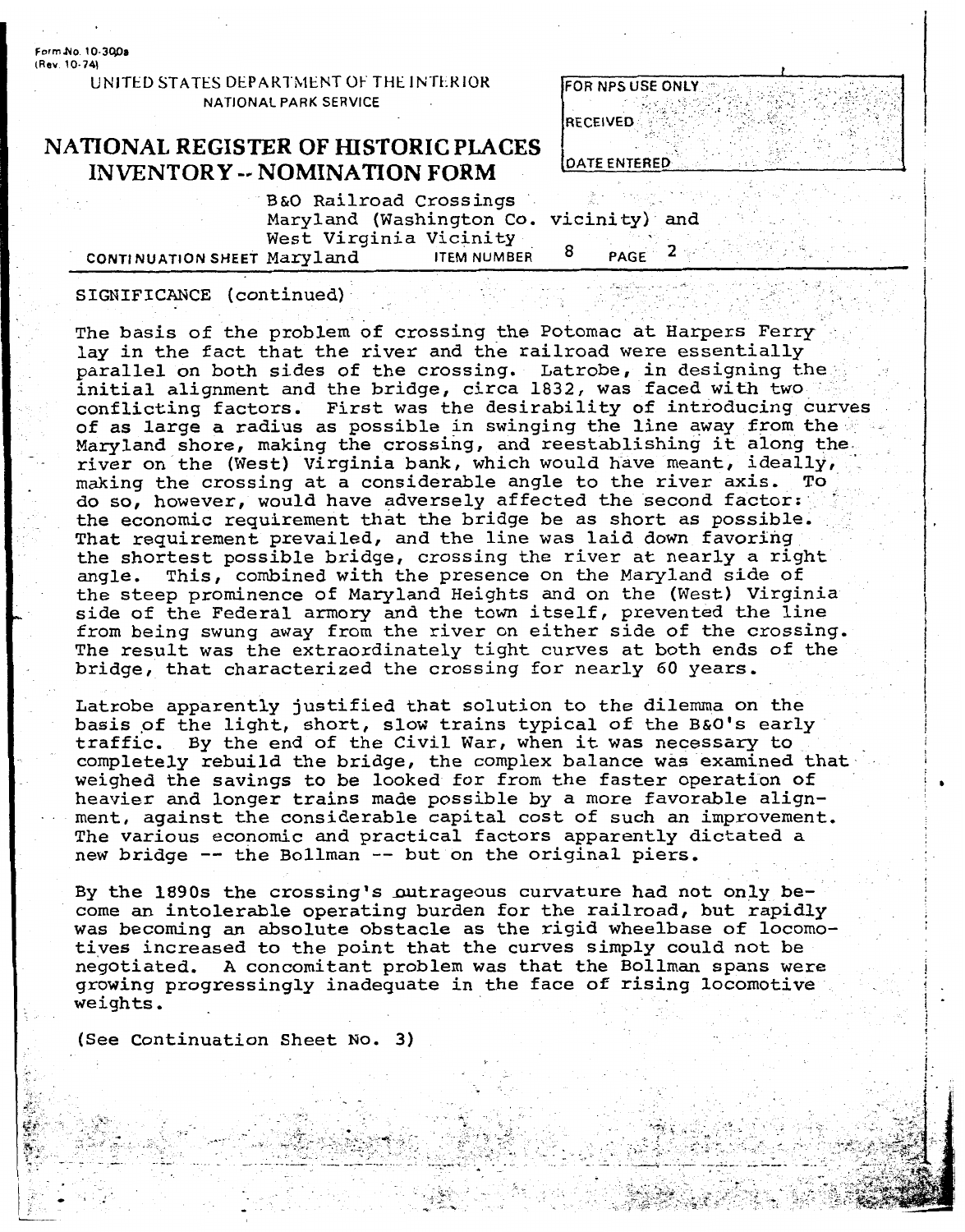**Form No. 10-300a (Rev. 10-74)** 

> **UNITED STATES DEPARTMENT OF THE INTERIOR NATIONAL PARK SERVICE**

### **NATIONAL REGISTER OF HISTORIC PLACES** , . **INVENTORY -- NOMINATION FORM**

|              | FOR NPS USE ONLY |  |  |
|--------------|------------------|--|--|
|              |                  |  |  |
| RECEIVED     |                  |  |  |
| DATE ENTERED |                  |  |  |

B&O Railroad Crossings Maryland (Washington Co. vicinity) and ; .- West Virginia Vicinity .\_ \_., **L** .- **CONTI NUATION** SHEET Maryland - . **ITEM NUMBER** 8 **PAGE '-3'** 

#### SIGNIFICANCE (continued)

The improvement of 1894 solved both problems at one stroke. The new alignment greatly eased the curves: by tunneling through the mountain spur on the Maryland side; crossing the river on a new bridge slightly skewed with respect to the river axis; and on the' West Virginia side by sweeping broadly around on the town side rather than the river side of the ex-armory site. The bridge itself was,<br>of course, adequate to the heaviest loadings of the period.

By the late 1920s, freight traffic speeds had so increased that even the broad curves of the 1894 improvement were becoming restrictive, and starting in 1930 a second improvement of the line was laid down. The principal feature was a new bridge -- of deck plate-girder spans -- at a considerable skew to the river axis, on a tangent (straight line) with respect to the tunnel. Curvature on the Maryland side thus was completely eliminated. The bridge met the West Virginia shore considerably upriver from the landing of the previous one, at about the western end of the arsenal grounds, resulting in a wide, sweeping curve that permitted almost unrestricted train speeds. The tangency between the old tunnel and the new bridge required that the tunnel's west end be widened, or "bellmouthed," the reason for the new, concrete portal bearing the 1931 date. It was the new alignment on the south bank that necessitated<br>also the moving of the station to its present location. As 35 also the moving of the station to its present location. years earlier, the cost of all this, and the added maintenance costs of a bridge 50% longer than its predecessor, were justified by the reduced operating costs anticipated.

The 1894 bridge was continued in service, carrying the traffic of the Winchester Branch. Until it was destroyed by the great flood of March, 1936, the Bollman Bridge also carried on as before in highway service. From then until construction of the present highway bridge across the Shenandoah about 1940, road traffic was **ac**commodated on a temporary plankway laid on the 1894 railroad bridge.

The Potomac crossing of the **B&O** Railroad at Harpers Ferry is a textbook case of engineering solutions to a particularly difficult set of topographical conditions, **set** against a wide variety of economic, technological, and other factors, some of which are clear in hindsight, others obscure. This triple crossing appears to be unique in American railroad engineering, of extraordinary historical interest because of the survival of evidence of all three crossina **<sup>a</sup>** refest because of the survival of evidence of all three crossing<br>alignment structures, and the clarity with which the engineering and the column and the column and the column of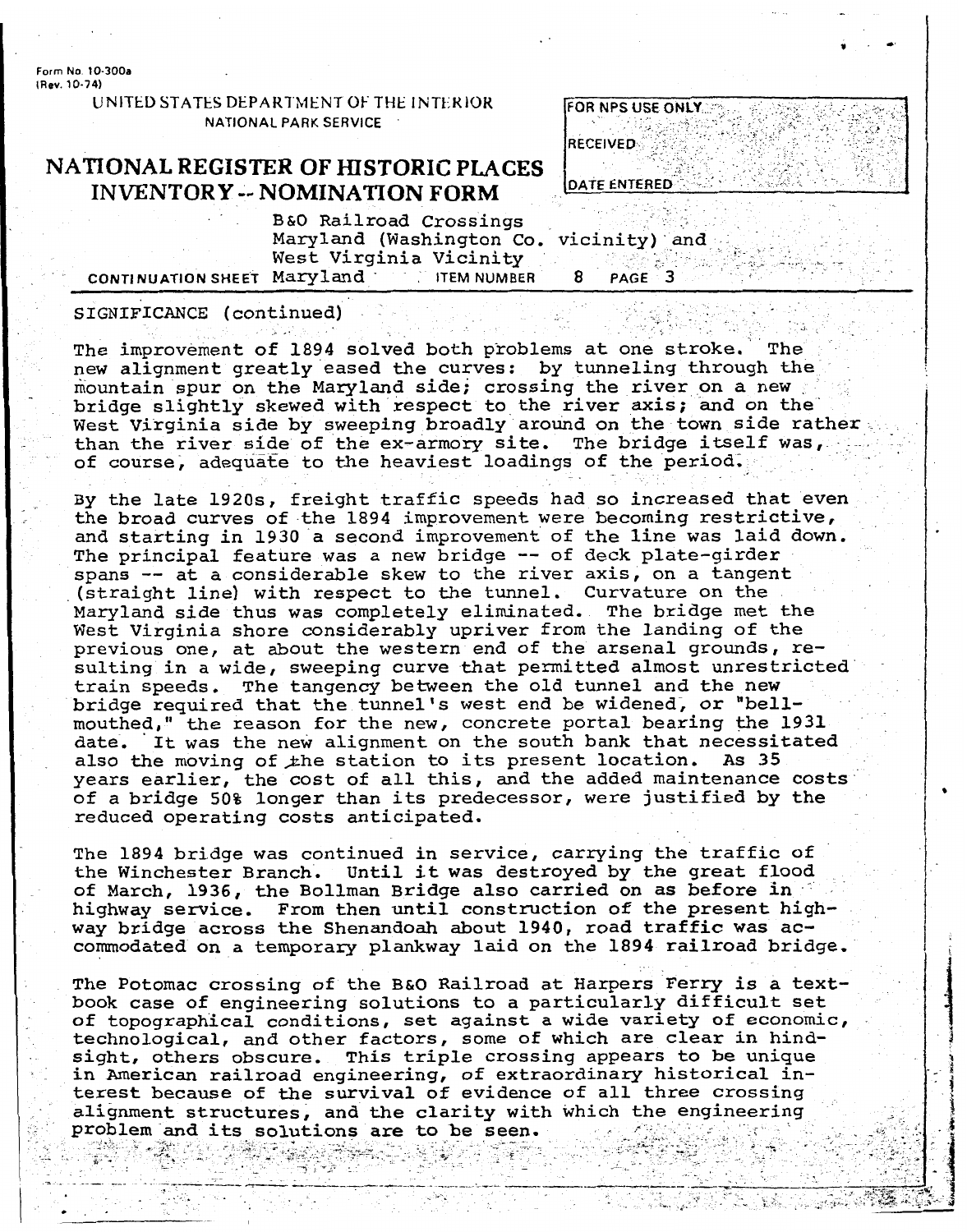# EMMAJOR BIBLIOGRAPHICAL REFERENCES

(See Continuation Sheet No. 4)

| <b>IDGEOGRAPHICAL DATA</b>                                                                                                                                                                                                                                                                                                         |                                                                                       |
|------------------------------------------------------------------------------------------------------------------------------------------------------------------------------------------------------------------------------------------------------------------------------------------------------------------------------------|---------------------------------------------------------------------------------------|
| ACREAGE OF NOMINATED PROPERTY approximately 15 acres<br>UTM REFERENCES                                                                                                                                                                                                                                                             |                                                                                       |
| Αl<br>NORTHING<br>ZONE EASTING<br><b>ZONE</b><br>C I<br>DΙ                                                                                                                                                                                                                                                                         | <b>NORTHING</b><br><b>EASTING</b>                                                     |
| <b>VERBAL BOUNDARY DESCRIPTION</b>                                                                                                                                                                                                                                                                                                 |                                                                                       |
| 25.77.22.1                                                                                                                                                                                                                                                                                                                         |                                                                                       |
| <b>STATES AND COUNTIES FOR PROPERTIES</b><br>LIST ALL                                                                                                                                                                                                                                                                              | NG STATE OR COL                                                                       |
| u di Sel<br>Elizabeth College<br>College College College College College College College College College College College College College College<br>STATE <b>And State</b><br><b>COUNTY</b><br>CODE.<br>Maryland                                                                                                                   | CODE<br>043                                                                           |
| 24<br>Washington<br><b>COUNTY</b><br>CODE 2007-<br>STATE .                                                                                                                                                                                                                                                                         | CODE.                                                                                 |
| West Virginia<br>54<br>Jefferson                                                                                                                                                                                                                                                                                                   | 037                                                                                   |
| Paula Stoner Dickey, Consultant/ Robert M. Vogel<br><b>ORGANIZATION</b><br>Washington County Historical Sites Survey/ Technology, Smithsonian Inst.<br><b>STREET &amp; NUMBER</b><br>33 West Washington Street/ Smithsonian Institution<br><b>CITY OR TOWN</b>                                                                     | sdh<br>National <sup>DAM</sup> useum of History &<br><b>TELEPHONE</b><br><b>STATE</b> |
| Hagerstown/ Washington, D.C.                                                                                                                                                                                                                                                                                                       | Maryland                                                                              |
| EZSTATE HISTORIC PRESERVATION OFFICER CERTIFICATION<br>THE EVALUATED SIGNIFICANCE OF THIS PROPERTY WITHIN THE STATE IS:                                                                                                                                                                                                            |                                                                                       |
| NATIONAL $\searrow$<br><b>STATE</b>                                                                                                                                                                                                                                                                                                | <b>LOCAL</b>                                                                          |
| As the designated State Historic Preservation Officer for the National Historic Preservation Act of 1966 (Public Law 89-665), I<br>hereby nominate this property for inclusion in the National Register and certify that it has been evaluated according to the<br>criteria and procedures set forth by the National Park Service. |                                                                                       |
| STATE HISTORIC PRESERVATION OFFICER SIGNATURE                                                                                                                                                                                                                                                                                      |                                                                                       |
| TITLE<br>State Historic Preservation Officer                                                                                                                                                                                                                                                                                       | <b>DATE</b>                                                                           |
| FOR NPS USE ONLY<br>I HEREBY CERTIFY THAT THIS PROPERTY IS INCLUDED IN THE NATIONAL REGISTER                                                                                                                                                                                                                                       | DATE                                                                                  |
| DIRECTOR, OFFICE OF ARCHEOLOGY AND HISTORIC PRESERVATION<br><b>ATTEST:</b>                                                                                                                                                                                                                                                         | <b>DATE</b>                                                                           |
| KEEPER OF THE NATIONAL REGISTER                                                                                                                                                                                                                                                                                                    |                                                                                       |
|                                                                                                                                                                                                                                                                                                                                    |                                                                                       |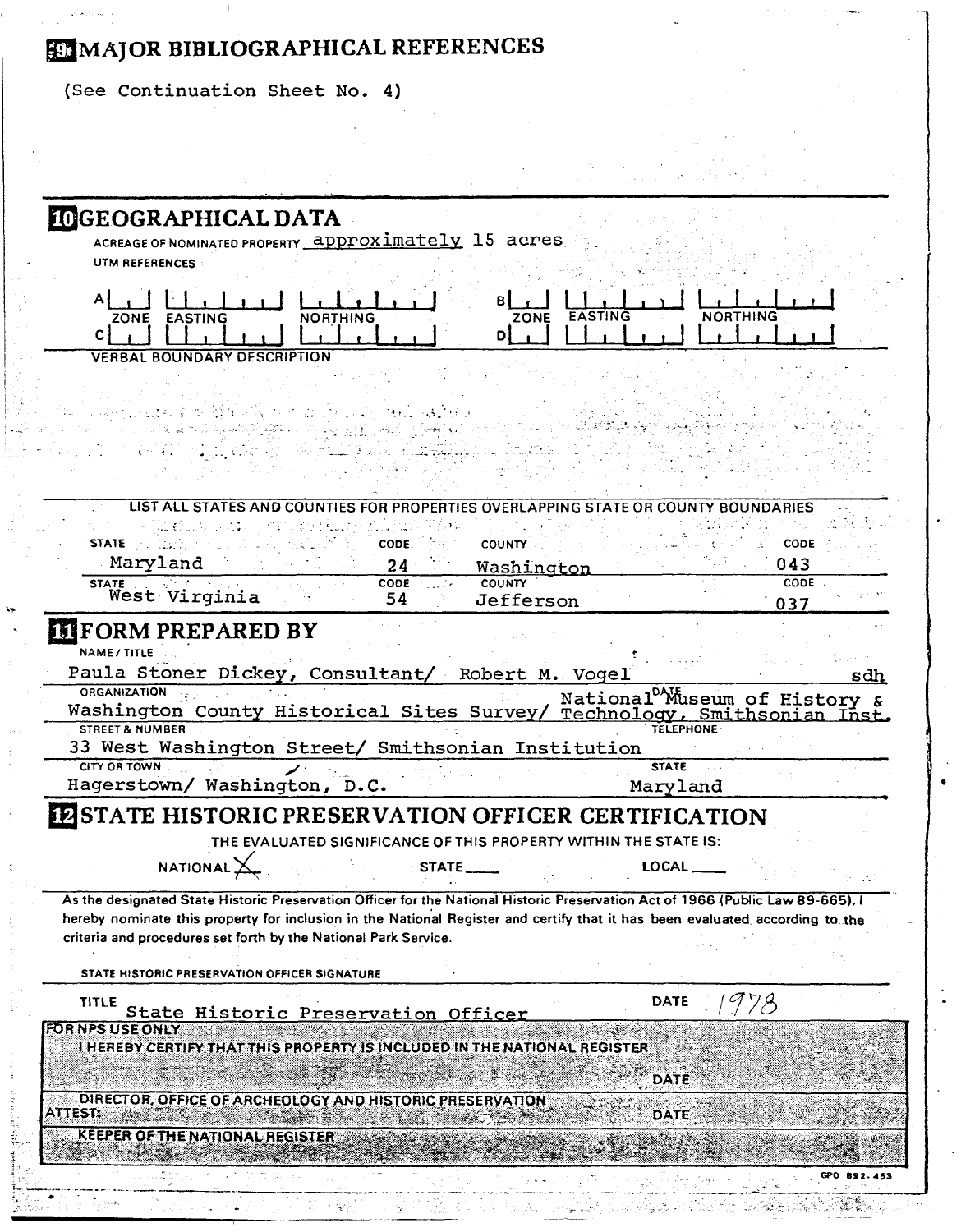Form No. 10-300a (Rev. 10-74)

> UNITED STATES DEPARTMENT OF THE INTERIOR **NATIONAL PARK SERVICE**

## NATIONAL REGISTER OF HISTORIC PLACES **INVENTORY -- NOMINATION FORM**

| <b>FOR NPS USE ONLY</b> |  |
|-------------------------|--|
| RECEIVED                |  |
|                         |  |
| <b>DATE ENTERED</b>     |  |

B&O Railroad Crossings Maryland (Washington Co. vicinity) and West Virginia Vicinity **ITEM NUMBER** CONTINUATION SHEET Maryland PAGE 4

MAJOR BIBLIOGRAPHICAL REFERENCES

- Lang, P.G. "Ninety-Four Years of Bridges at Harpers Ferry." Engineering News - Record, September 17, 1931.
- Scharf, Thomas J. History of Western Maryland. Philadelphia, Pa.: Louis H. Everts, 1882.
- Sisson, William Lee. "Harpers Ferry Improvement." American Society of Civil Engineers Transactions. Vol. 32,, 1894.
- Vogel, Robert M. "The Engineering Contributions of Wendel Bollman." United States National Museum Bulletin 240: Contributions from the Museum of History and Technology, 1964.
- Williams, Thomas, J.C. History of Washington County. Hagerstown, Maryland: Mail Publishing Co., 1906.

Information from Harpers Ferry National Park, Harpers Ferry, W. Va. Information from the Smithsonian Institution, Washington, D.C.